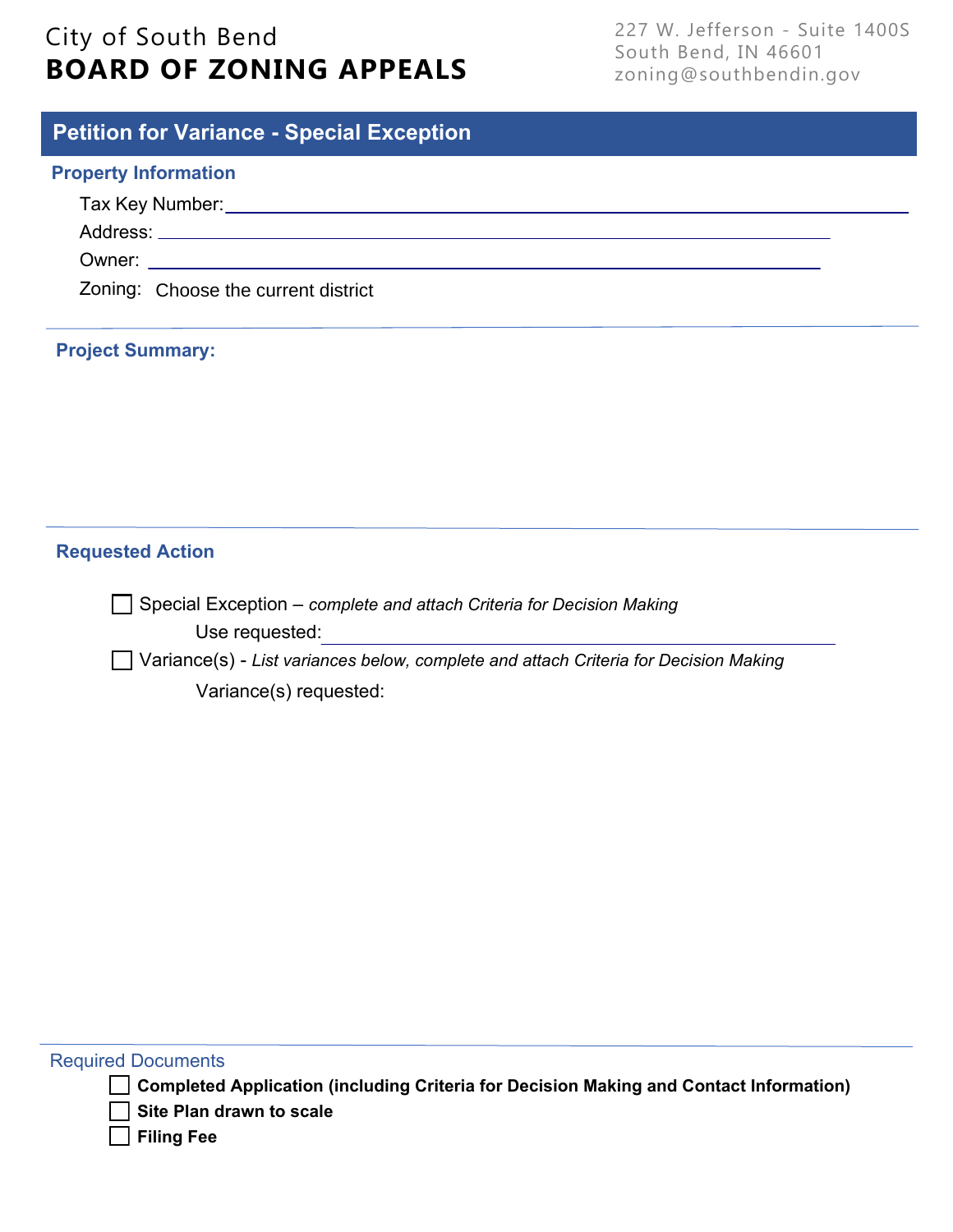### **Criteria for Decision Making**

#### **Special Exception -** *if applicable*

**A Special Exception may only be granted upon making a written determination, based upon the evidence presented at a public hearing. Please address how the project meets the following criteria.**

**(1) The proposed use will not be injurious to the public health, safety, comfort, community moral standards, convenience or general welfare, because:**

**(2) The proposed use will not injure or adversely affect the use of the adjacent area or property values therein, because:**

**(3) The proposed use will be consistent with the character of the district in which it is located and the land uses authorized therein, because:**

**(4) The proposed use is compatible with the recommendations of the Comprehensive Plan, because:**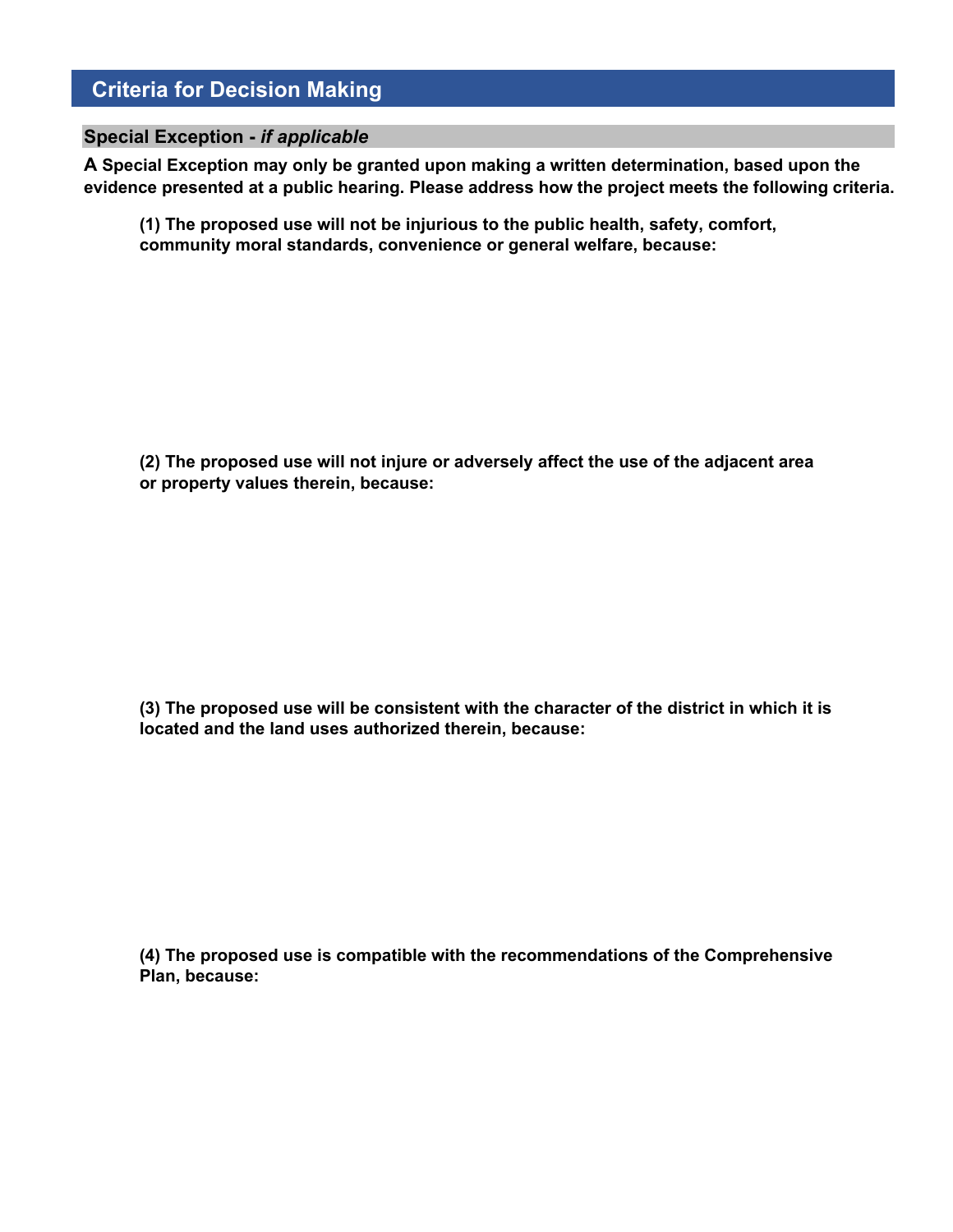### **Criteria for Decision Making**

#### **Variance(s) -** *if applicable*

**State statutes and the Zoning Ordinance require that certain standards must be met before a variance can be approved. Please address how the project meets the following criteria:** 

**(1) The approval will not be injurious to the public health, safety, morals and general welfare of the community, because:**

**(2) The use and value of the area adjacent to the property included in the variance will not be affected in a substantially adverse manner, because:**

**(3) The strict application of the terms of this Chapter would result in practical difficulties in the use of the property, because:**

**(4) The variance granted is the minimum necessary, because:**

**(5) The variance does not correct a hardship caused by a former or current owner of the property, because:**